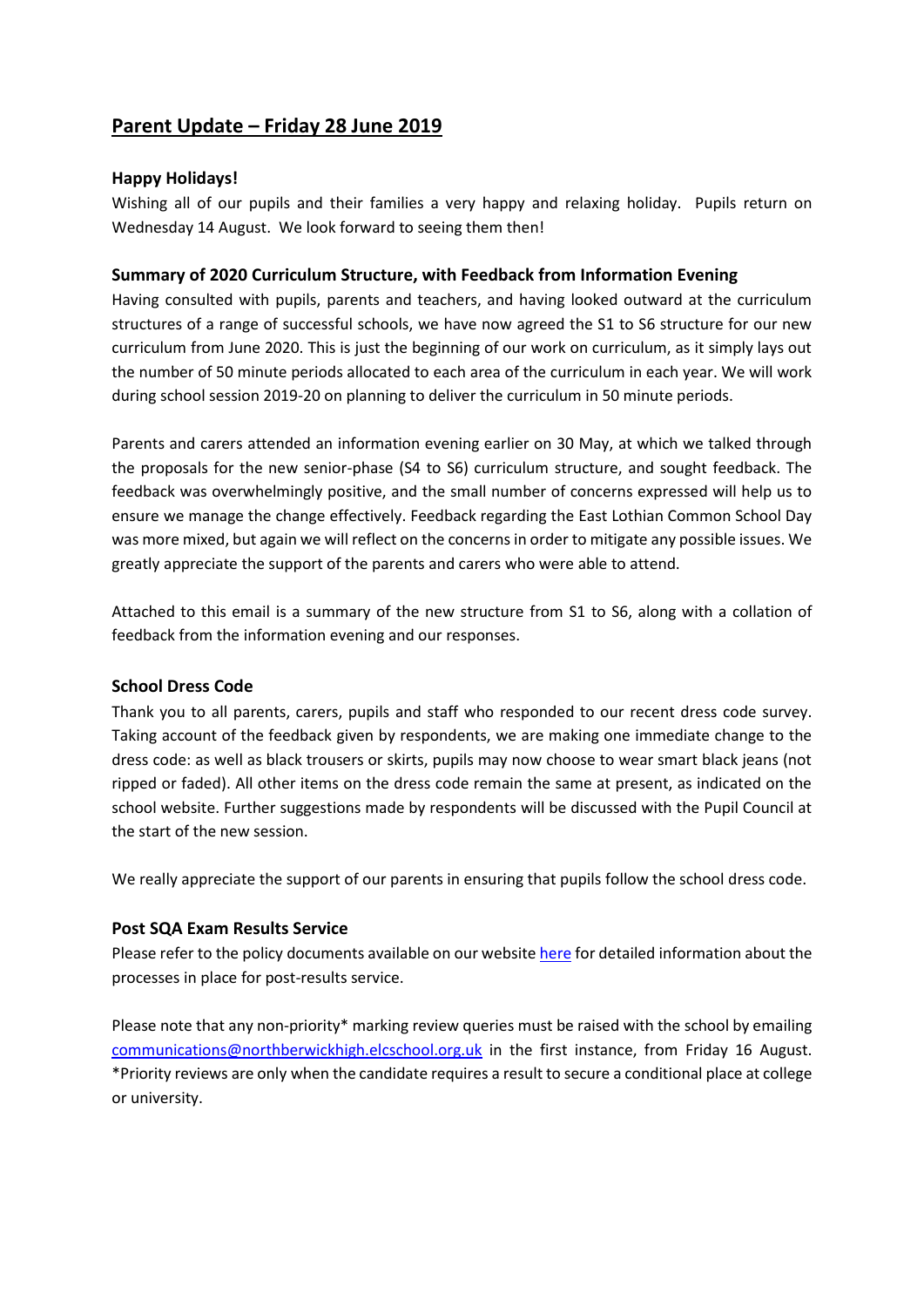## **Additional In-Service Days for Session 2019-20**

As part of the Scottish Negotiating Committee for Teachers' pay negotiations, agreement was reached that two additional in-service days would be granted during schools session 2019/20. Following discussion with the Primary Head Teacher Executive, Secondary Head Teachers, Professional Associations and also with SEIC local authority representatives, it has been agreed that the two additional dates will be as follows:

The first additional day will be **Monday 21 October 2019**. This date is already in our East Lothian calendar as a local in-service day so this will be moved to **Tuesday 22 October 2019,** thereby resulting in two consecutive In-service days. The second additional day will be **Tuesday 7 January 2020**. Please note an amended school session dates calendar will be issued in due course to reflect these additional days. This will also be posted on the Council website.

## **Date for the Diary – NBHS Careers Evening, Wednesday 25 September**

Our annual Careers Evening returns on 25 September, from 6:30pm-8:30pm. Last year we hosted 32 different organisations with more than 300 people attending over the course of the evening. We hope to make this event bigger again and hope you can join us for a very worthwhile event.

## **Professional Chef Visit**



Senior pupils taking our new NPA Professional Cookery course spent a fascinating morning this week with professional Chef Caroline Lamont from Leith's Cookery School. During the morning, pupils watched a demonstration of some of the skills they will be expected to master during the course such as Choux Pastry, Shortcrust Pastry, Crème Anglaise and

Cinnamon Beignets. They then set to work baking under Caroline's expert guidance - Shortbread with Chocolate Mousse and Raspberry Coulis! It was an extremely enjoyable morning and the pupils learnt lots of tips and tricks to help them on their journey into the world of food.

### **Library Books**

If you discover any library books lurking forgotten on shelves or under beds, these can be returned to any East Lothian public library during the holiday.

### **East Lothian Works Adult Learning Opportunities**

East Lothian Works and Edinburgh College offer a range of introductory courses which will start in August this year. Have a look at the leaflet attached to this email for more information.